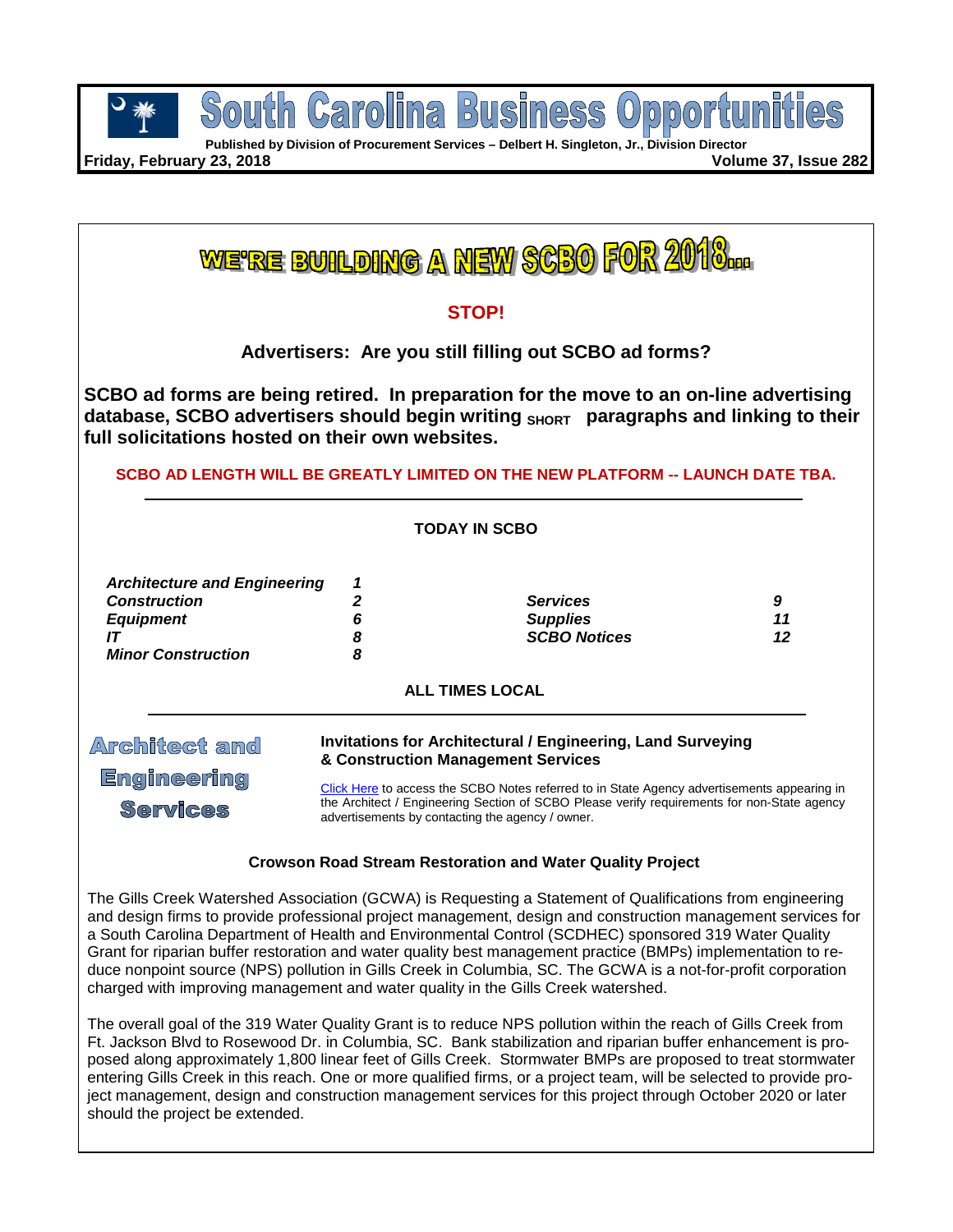#### **Friday, February 23, 2018 2 Volume 37, Issue 282**

The complete RFQ and other supporting information can be found at: [http://www.gillscreekwatershed.org/gills\\_creek\\_crowson\\_restoration.html](http://www.gillscreekwatershed.org/gills_creek_crowson_restoration.html)

No later than 5:00pm, March 5, 2018, all Firms interested in submitting an RFQ concerning this project should email a "Notification of Interest" to the GCWA c/o James B. Atkins at *jbatkins@gmail.com* in order to be considered. Reference GCWA 319 Stream Restoration Project in the email subject line. Please send the email "read receipt requested" to ensure delivery, and within the email please provide full contact information for the firm and the point of contact for the RFQ process (email, telephone, mailing address).

Final digital submittals must be either delivered to the GCWA no later than 5:00pm, March 30, 2018 or postmarked no later than March 30, 2018. Submittals not meeting the deadline criteria will not be considered.



#### **Invitations for Construction Bids**

Please verify requirements for non-State agency advertisements by contacting the agency / owner. Projects expected to cost less than \$50,000 are listed under the Minor Construction heading.

#### **WOODRUFF ROAD SIDEWALK IMPROVEMENTS**

The City of Greenville is requesting SEALED bids from qualified contractors for the Woodruff Road Sidewalk Improvements project. The work under this contract will consist of adding approximately 4500 linear feet of sidewalk from Roper Mountain Road to I-85 along the north side of the highway. The proposed improvements include constructing a five foot wide sidewalk, four foot curb lawn, and handicap ramps at all entrances/exits to the surrounding businesses if none currently exist. The project will consist of traffic control, grading, curb and gutter at the handicap ramps, sidewalks, and a surfaced applied median along a portion of Woodruff Road as more clearly defined in the construction plans and bid documents.

Woodruff Road is owned and maintained by the SCDOT. The project is federally-funded through a participation agreement with the South Carolina Department of Transportation (SCDOT) and has a Disadvantaged Business Enterprise (DBE) Contract Goal of 18% that the contractor MUST meet.

A MANDATORY pre-bid meeting will be held at 2:00pm, March 6, 2018, in the First Floor Conference Room at City Hall, 206 S. Main Street, Greenville, SC 29601.

A Certified Check, Cashier's Check or Bid Bond in the amount of FIVE PERCENT (5%) of the bid made payable to the City of Greenville will be required to accompany each bid. Performance and Payment Bonds will be required of the successful bidder after acceptance of offer by the City.

Bid packet and construction drawings may be obtained online at<http://greenvillesc.gov/bids.aspx> or from the City of Greenville, Purchasing Division, 7th Floor, City Hall, 206 South Main Street, Greenville, South Carolina. Contact Maribel Diaz at [mdiaz@greenvillesc.gov](mailto:mdiaz@greenvillesc.gov).

Sealed Bids will be received in the City of Greenville's Purchasing Division, until 2:00pm, MARCH 22, 2018. At said place and time, and promptly thereafter, all sealed bids that have been duly received will be publicly opened and read aloud. THE DEADLINE FOR QUESTIONS IS 2:00pm, MARCH 14, 2018.

THE CITY OF GREENVILLE, SC IS AN EQUAL OPPORTUNITY EMPLOYER

DESCRIPTION OF WORK: REHABILITATION OF THREE (3) RESIDENTIAL HOMES in the City of North Charleston, SC. BIDS DUE: March 16, 2018 before 4:00pm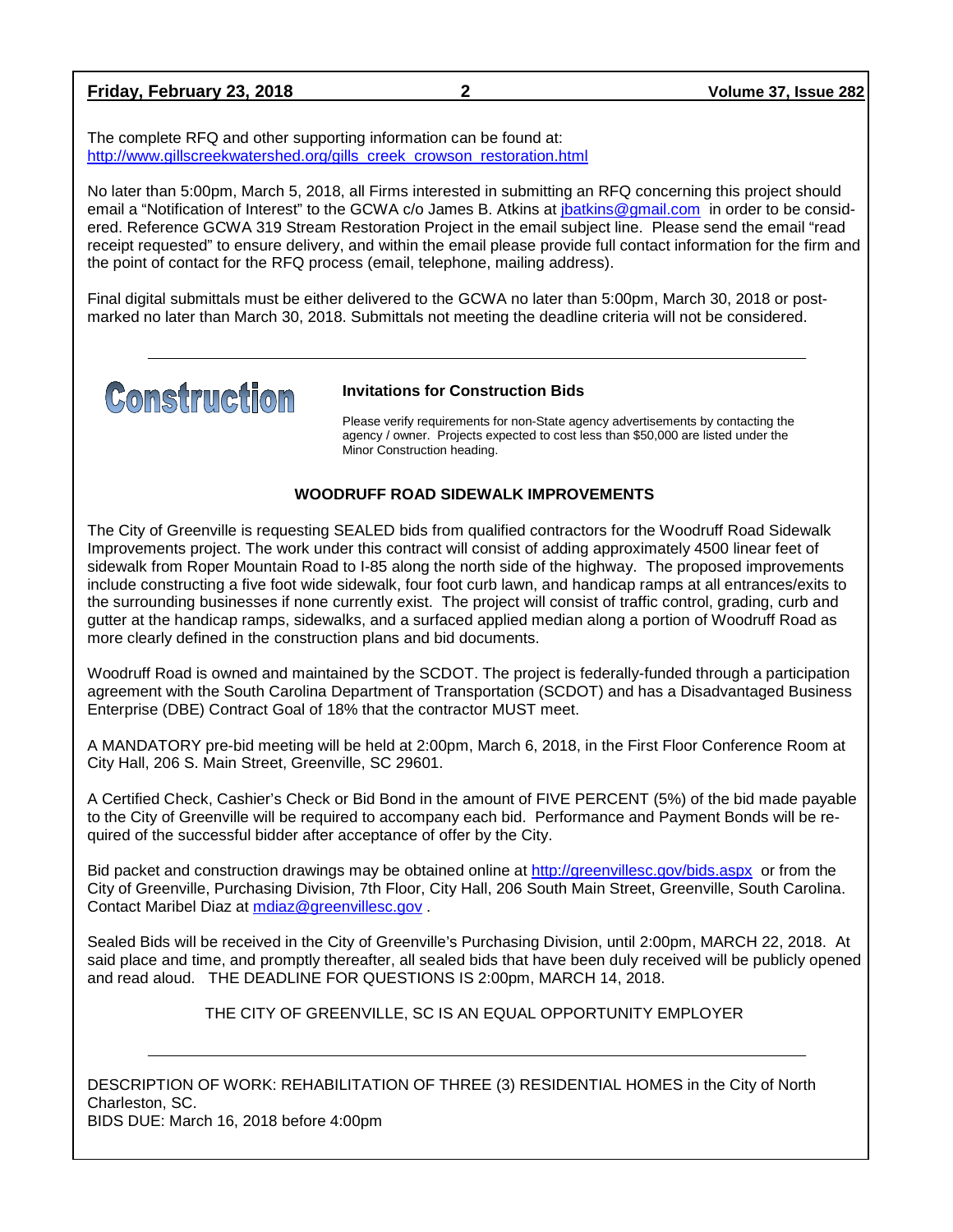#### **Friday, February 23, 2018 3 Volume 37, Issue 282**

LOCATION: Bids must be dropped off at Metanoia's office located at 2005 Reynolds Ave. N. Charleston, SC 29405 before the 4:00pm deadline. No bids will be accepted after 4:00pm. Bid opening will be held on Monday March 19 at the offices of Metanoia.

Scheduled walk through will be held on March 5, 2018 starting with a pre walk through conference at 9:00am at the office of Metanoia. Walk through is mandatory. This project requires bidder to meet all of the requirements of the work write up that is approved by Charleston County, the City of North Charleston and Metanoia. Bidder must submit copies of licenses, insurances and Lead Paint Renovator certificate. All winning bidder must be Lead Certified. (Proof of certification will be required before contract is awarded).

Award will be made to the lowest responsive qualified bidder (Subject to the limitation of the number of homes allowed to one bidder). However, this solicitation does not commit Metanoia, the business awarding the contract, to award a contract, to pay any cost incurred in the preparation of applications submitted, or to procure or contract for the services. Metanoia reserves the right to accept or reject any, all or any part of applications received as a result of this request, or to cancel in part or in its entirety this Invitation for Bids if it is in the best interest of Metanoia to do so. Metanoia will be the sole judge as to whether bids submitted meet all requirements contained in this solicitation. Qualified minority contractors are encouraged to bid.

## **HUD CAPITAL FUNDS PROJECT SC37 501-15**

Bids for furnishing all labor, material, equipment and services required for the Work known as HUD Capital Funds Project SC37 501-15 (Countertop/Backsplash replacement and related work in 89 public housing units in Anderson, South Carolina will be received until 2:00pm on March 27, 2018 at the office of the Anderson Housing Authority, 1335 E. River St., Anderson, SC 29624. At this time and place all bids received will be publicly opened and read aloud.

A pre-bid walk through will be held at 10:00am on March 13, at the Housing Authority office at 1333 E, River Street, Anderson, SC.

Without force and effect on the bidding documents and the proposed contract documents, the work required is briefly described as:

Countertop/Backsplash replacement and related work

The work required is fully described in the bidding documents consisting of the project manual.

Proposed contract forms and project manual are on file in the Maintenance office at 1000 S. Towers Street, Anderson, SC 29624 or at [sandys@andersonha.org](mailto:sandys@andersonha.org) .

The successful bidder may be required to provide satisfactory Performance and Payment Bonds prior to execution of the Agreement.

Refer to provisions for equal employment opportunities and payment of not less than minimum salaries and wages indicated in project manual.

Each bidder shall include THE SIGNED ORIGINAL and ONE CONFORMED COPY of the following with the bid:

1. A fully completed form HUD-5369-A, "Representations, Certifications and Other Statements of Bidders"

- 2. Bidder's Construction Experience statement
- 3. Non-Collusive Affidavit

Small businesses, Section 3 businesses and minority firms are urged to submit proposals. Certification as a Minority-business Enterprise (or number of partners, shareholders, employees who are members of minority classification or are women) should be included in the bid proposal. Refer to Articles 38, 39 and 40 of The General Conditions.

The PHA reserves the right to reject any and all bids, and to waive irregularities and formalities in the bidding. No bids may be withdrawn for a period of sixty days subsequent to the opening of bids without PHA consent.

Anderson Housing Authority, 864-260-5115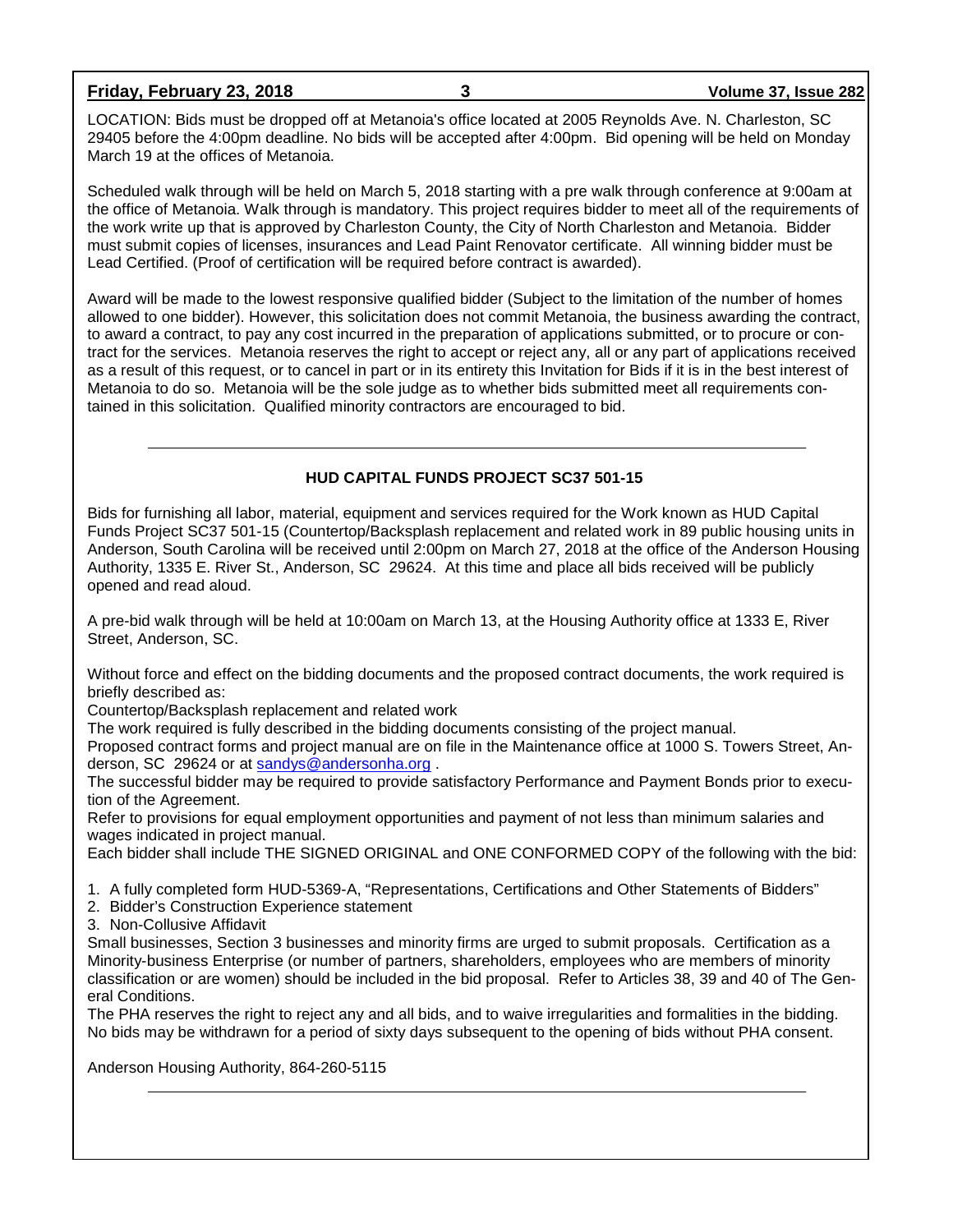## **Friday, February 23, 2018 4 Volume 37, Issue 282**

#### **SANDERS BRANCH AND DOGWOOD DRIVE WATER AND SEWER UTILITY REPLACEMENTS**

Sealed proposals for Sanders Branch and Dogwood Drive Water and Sewer Utility Replacements owned by Lowcountry Regional Water System (LRWS) will be received by LRWS at their office located at 513 Elm St. West, Hampton, SC 29924 on March 20, 2018 at 11:00am, at which time they will be publicly opened

The project consists of the following generally described work:

The Sanders Branch project is located adjacent to Hwy 278 in Hampton, SC, and the Dogwood Drive project is in Brunson, SC. These projects include proposed water main replacements. The Sanders Branch project also includes gravity sewer replacement.

Plans and Specifications will be available on February 21, 2018 for inspection at LRWS office located at 513 Elm St. West, Hampton, SC 29924, or may be obtained from Thomas & Hutton Engineering Co., 682 Johnnie Dodds Boulevard, Suite 100, Mt. Pleasant, South Carolina 29464, upon payment of \$150.00 (plus shipping charges as applicable). The payment is non-refundable.

Bids shall be accompanied by a bid bond or certified cashier's check in an amount not less than 10% of the base bid. All bonds shall be by a surety company licensed in South Carolina with an "A" minimum rating of performance and a financial strength of at least five times the contract price as listed in the most current publication of "Best's Key Rating Guide Property Liability." Performance and Payment Bonds, each in an amount equal to 100% of the contract price shall be required of the successful bidder if contract is awarded. Each Bond shall be accompanied by a "Power of Attorney" authorizing the attorney-in-fact to bind the surety and certified to include the date of the bond.

Owner reserves the right to reject any or all Bids, including without limitation, the rights to reject any or all nonconforming, nonresponsive, unbalanced or conditional Bids and to reject the Bid of any Bidder if Owner believes it would not be in the best interest of the Project to make an award to Bidder, whether because the Bid is not responsive or the Bidder is unqualified or of doubtful financial ability or fails to meet any other pertinent standard or criteria established by the Owner.

A Non-Mandatory Pre-Bid conference will be held on March 6, 2018 at 11:00am at the LRWS office.

#### Bid Name: STRATTON CAPERS NEW 6" WATER LINE

Description: Dorchester County, South Carolina invites sealed bids for the construction of the Stratton Capers New 6" Water Line. Bids will be received by the Dorchester County Purchasing Department in the Kenneth F. Waggoner Services Center, 201 Johnston Street, St. George, SC 29477, until 2:00 p.m. on March 23, 2018, at which time the Bids received will be publicly opened and read.

Bid Notice Number: 2018-3282-4522-29

Closing Date/Time: March 23, 2018, at 2:00pm

Bid Opening: Dorchester County Purchasing Services 201 Johnston Street 2nd Floor, St. George, SC 29477

Specifications/Construction Plans: Please go on-line to [www.dorchestercountysc.gov](http://www.dorchestercountysc.gov/) and select Bid Opportunities. You may also contact Rebecca Dantzler at [rdantzler@dorchestercountysc.gov](mailto:rdantzler@dorchestercountysc.gov) to request a copy. Vendor Registration: [https://vrapp.vendorregistry.com/Vendor/Register/Index/dorchester-county-sc-vendor](https://vrapp.vendorregistry.com/Vendor/Register/Index/dorchester-county-sc-vendor-registration)[registration](https://vrapp.vendorregistry.com/Vendor/Register/Index/dorchester-county-sc-vendor-registration)

Award: Notification of successful bidder will be posted on the County website

TITLE VI NOTICE TO PUBLIC: It is the policy of Dorchester County Government to assure that no person shall, on the grounds of race, color, national origin or sex, as provided by Title VI of the Civil Rights Act of 1964, be excluded from participation in, be denied the benefits of, or be otherwise discriminated against under any of its federally funded programs and activities. Any person who believes his/her Title VI protection has been vio-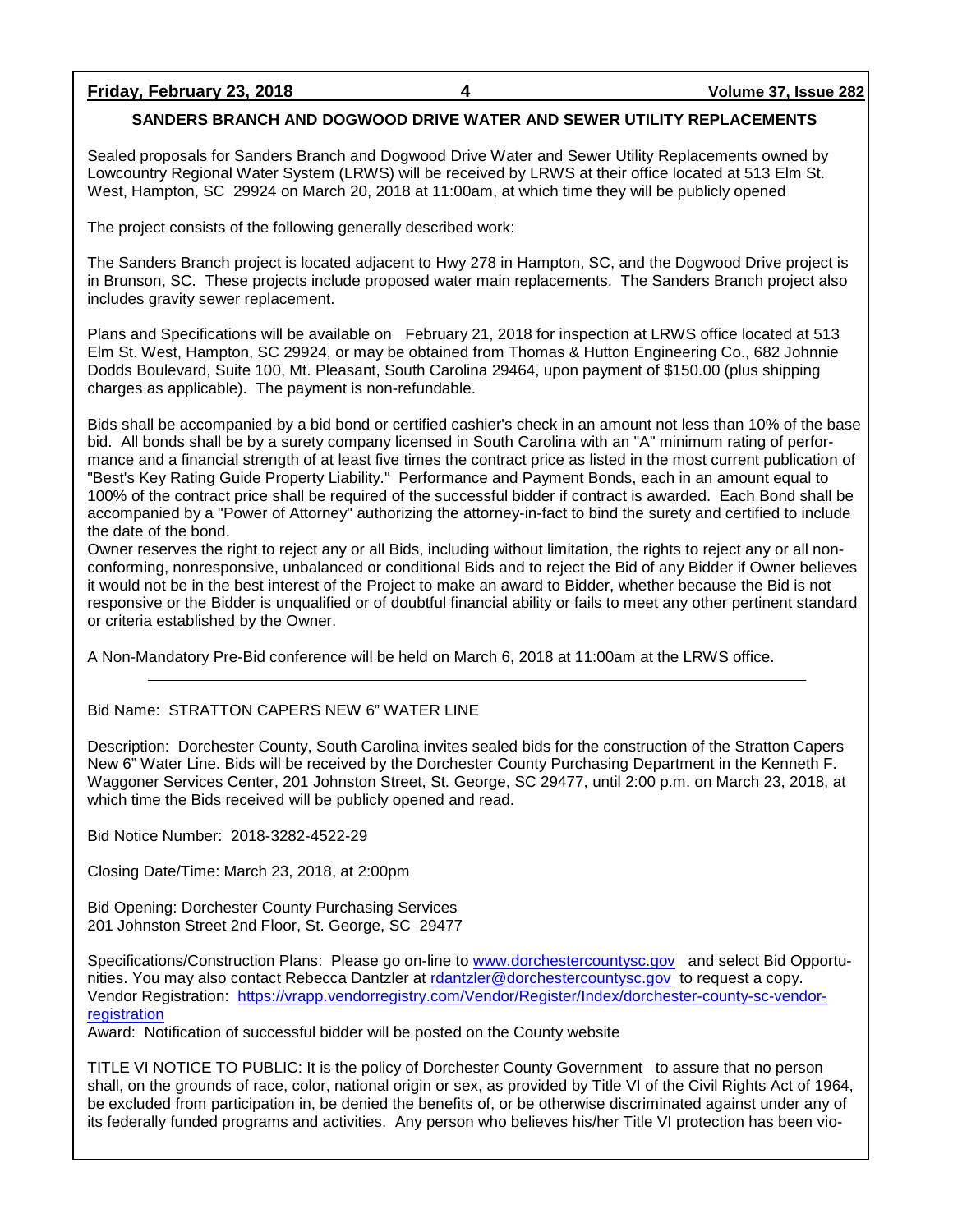#### **Friday, February 23, 2018 5 Volume 37, Issue 282**

lated may file a complaint. For additional information concerning Title VI complaint procedures please contact the Title VI Coordinator, at 843-563-0144 or [tthompson@dorchestercountysc.gov](mailto:tthompson@dorchestercountysc.gov) .

Scope Of Work:PREPARE EXISTING SEALED FLOOR AND APPLY EPOXY COATING ON 4,721 SQ. FEET OF CONCRETE FLOOR. Per Enclosed Specifications

Bid Number: 17-102-06

Mandatory Pre-Bid:10:00am on March 06, 2018 at the Mechatronics Lab at Central Carolina Technical College, 90 Campus Drive, Camden SC 29020 Bid Surety Bond: 5%

Bid Submission:Sarah Williams Kershaw County Government Center, 515 Walnut Street, Room 217 Camden, SC 29020

Bid Due Date: March 15, 2018 Time: Before 3:00pm

Download Bid Package: [www.kershaw.sc.gov](http://www.kershaw.sc.gov/)

If downloading this solicitation from other than our website, it is the responsibility of the vendor to e-mail our office at [sarah.williams@kershaw.sc.gov](mailto:sarah.williams@kershaw.sc.gov) to be registered as a potential vendor to receive any subsequent amendments

AGENCY/OWNER: College of Charleston

PROJECT NAME: ELECTRICAL CONSTRUCTION AND REPAIRS IDC

PROJECT NUMBER: H15-D122-JM

PROJECT LOCATION: College of Charleston Buist Hall

DESCRIPTION OF PROJECT/SERVICES: Remove and Replace Motor Contol Center and Transformer<br>BID/SUBMITTAL DUE DATE: 3/29/2018 CONSTRUCTION COST RANGE: \$0 to \$250,000 CONSTRUCTION COST RANGE: \$0 to \$250,000 PROJECT DELIVERY METHOD: Design-Bid-Build

REPRESENTATIVE PROJECT NAME (if applicable): BUIST ELECTRICAL UPGRADE PROJECT REPRESENTATIVE PROJECT NUMBER (if applicable): H15-N282-JM BID SECURITY IS REQUIRED IN AN AMOUNT NOT LESS THAN 5% OF THE BASE BID. CONTRACT INFORMATION

- 1. The contract period of the awarded Indefinite Delivery Contract (IDC): 2 Years
- 2. Maximum expenditures over the period of the awarded IDC: \$1,000,000.00
- 3. Maximum single project expenditure that will be allowed under the awarded IDC: \$ 250,000.00
- 4. Maximum number of IDC's Agency may award under this solicitation: 5
- BIDDING DOCUMENTS/PLANS MAY BE OBTAINED FROM: [mccrayk@cofc.edu](mailto:mccrayk@cofc.edu)

PLAN DEPOSIT AMOUNT: \$0.00 IS DEPOSIT REFUNDABLE N/A Bidders must obtain Bidding Documents/Plans from the above listed source(s) to be listed as an official plan holder. Bidders that rely on copies obtained from any other source do so at their own risk. All written communications with official plan holders & bidders will be via email or website posting.

AGENCY PROJECT COORDINATOR: Kevin McCray ADDRESS: Street/PO Box: 133 Calhoun Street City: Charleston EMAIL: [mccrayk@cofc.edu](mailto:mccrayk@cofc.edu) TELEPHONE: 843-953-8262

PRE-BID CONFERENCE: Yes MANDATORY ATTENDANCE: No PRE-BID DATE: 3/8/2018 TIME: 2:00PM PLACE: CofC Physical Plant Room 209 BID CLOSING DATE: 3/29/2018 TIME: 2:00PM PLACE: CofC Phyiscal Plant Room 209 BID DELIVERY ADDRESSES: HAND-DELIVERY / MAIL SERVICE: Attn: Kevin McCray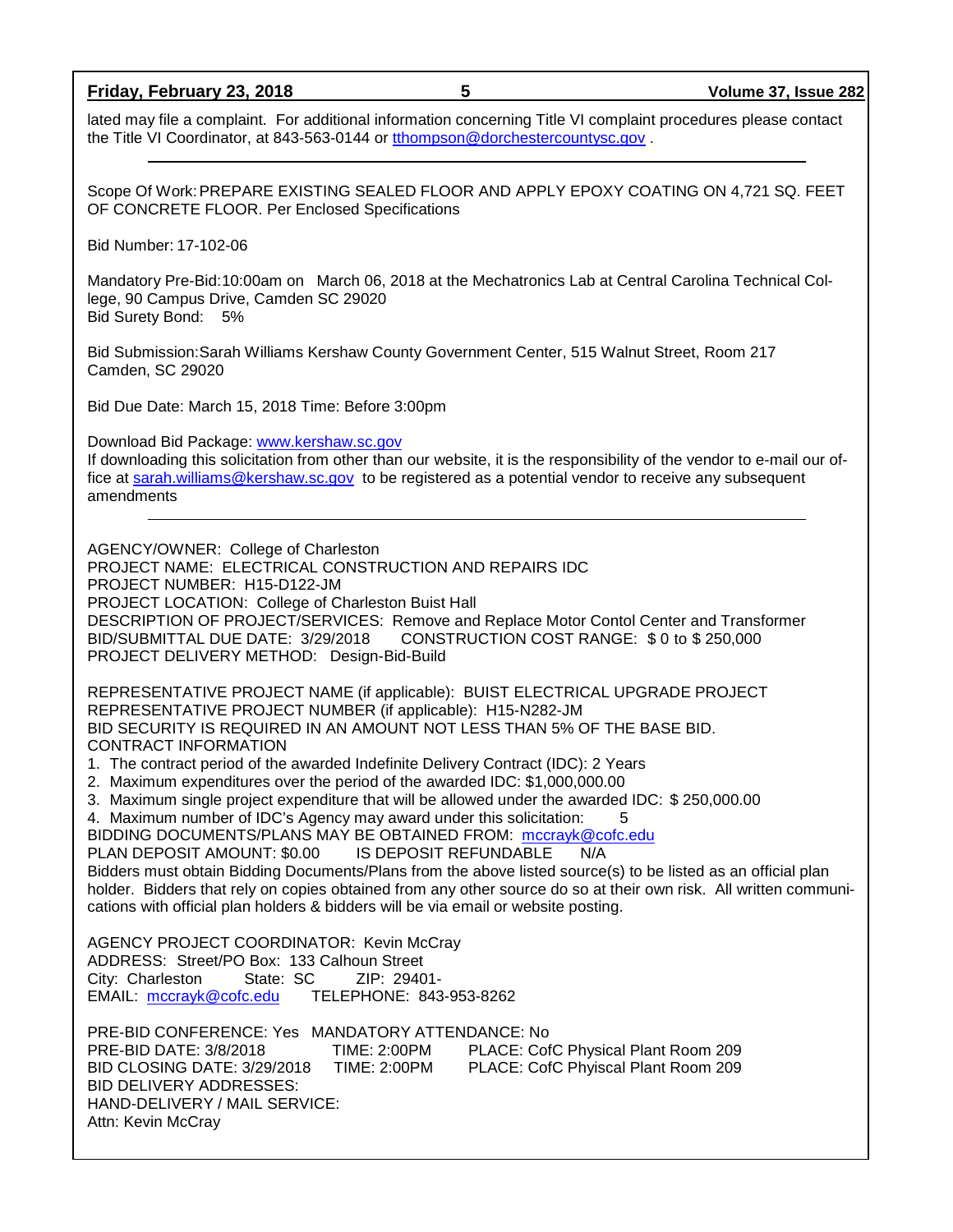## **Friday, February 23, 2018 6 Volume 37, Issue 282**

133 Calhoun St. Charleston, SC 29401



**Description:** COMMERCIAL GRADE DESKTOP LASER ENGRAVER AND CUTTER MACHINE **Solicitation Number:** 1718-31RS **Submit Offer By:** 03/02/2018 3:00PM **Purchasing Agency:** Horry County Schools **Buyer:** ROBIN STRICKLAND **Email:** [RSTRICKLAND@HORRYCOUNTYSCHOOLS.NET](mailto:RSTRICKLAND@HORRYCOUNTYSCHOOLS.NET) **Download Solicitation From:** <http://apps.hcs.k12.sc.us/apps/protrac/>

## **RACEPATH COMMUNITY PARK PLAYGROUND EQUIPMENT AND PLAYGROUND AREA EXPANSION**

Horry County Government is requesting sealed bids for BID# 2017-18-041 "Racepath Community Park Playground Equipment and Playground Area Expansion" to the Procurement Office, 3230 Hwy. 319 E, Conway SC 29526.

Bids can be delivered in person or via Horry County's electronic bid software (Preferred Method), not later than 2:00pm March 8, 2018. No fax, email, telephone, or text bid submittals will be accepted. Any bid submittal received later than the specified time/date will NOT be accepted/considered.

The solicitation document (IFB) can be obtained from the Horry County's electronic bidding software by visiting <https://www.bidnetdirect.com/south-carolina/horrycounty>.

This project is funded by the U.S. Housing & Urban Development (HUD) CDBG Funded Project and contingent upon funding availability. This project also falls under the jurisdiction of the Davis-Bacon Act. Therefore all rules and regulations related to such funding will apply.

Contact Information for this Project Direct all questions into Horry County's ebidding software (Preferred) or in writing by email to: Ms. VanVoorhis/ [vanvoori@horrycounty.org](mailto:vanvoori@horrycounty.org) / 843-915-5380

#### **PARKING TICKET KIOSK**

Charleston Area Regional Transportation Authority (CARTA) - Parking Ticket Kiosk Solicitation Number: CARTA2018-03 Invitations for Bids from qualified companies will be received by CARTA to purchase two (2) Walk-up Anattended Parking Ticket Kiosks with the option to purchase additional units for a new Park and Ride lot located in Charleston, SC.

Submit Offer By: March 9, 2018 by 3:00pm Download Solicitation From: [www.bcdcog.com](http://www.bcdcog.com/) or [www.ridecarta.com](http://www.ridecarta.com/)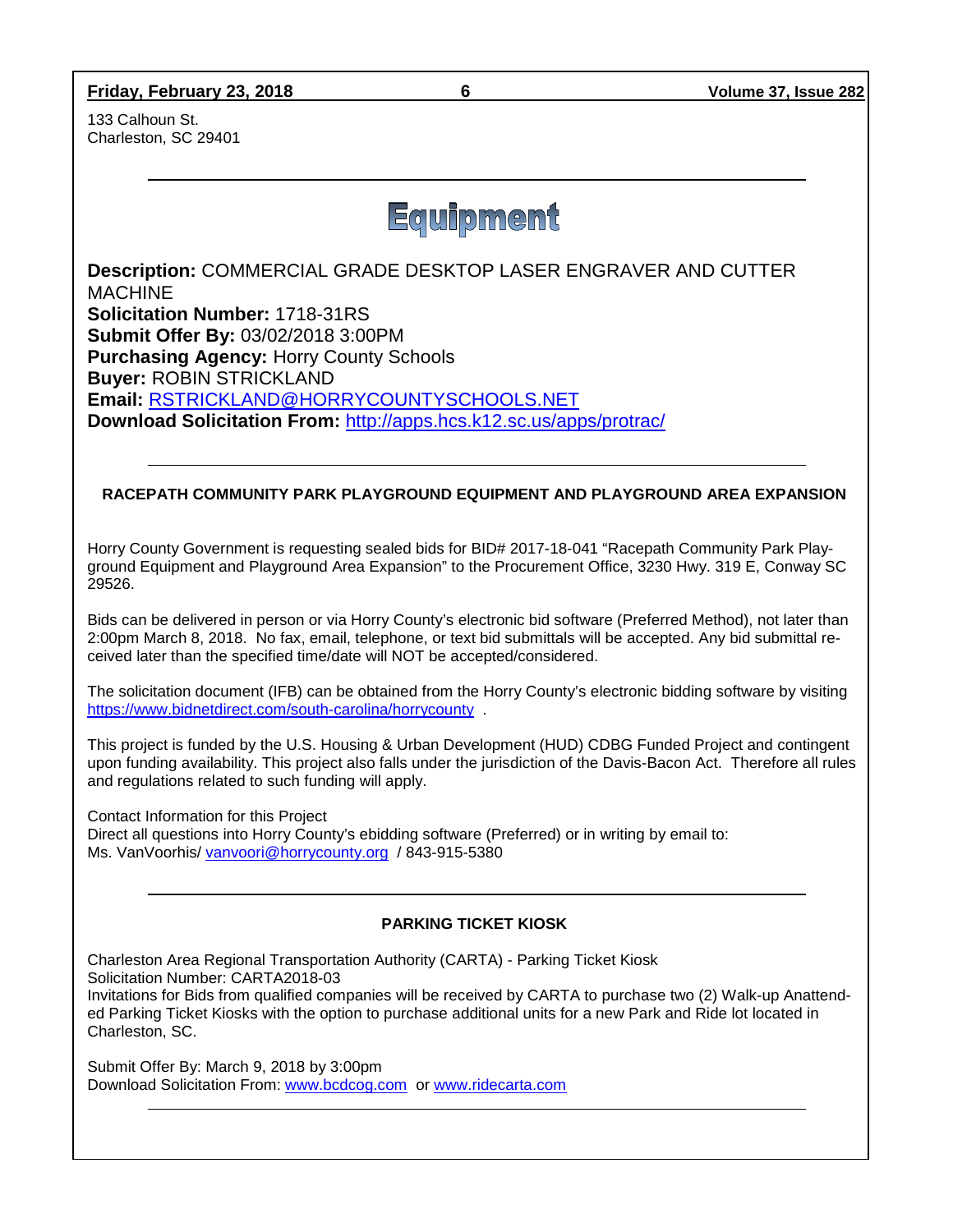#### **Friday, February 23, 2018 7 Volume 37, Issue 282**

**Description:** PORTABLE GRACO PUMP STATION **Solicitation Number:** 5400015128 **Submit Offer By:** 03/07/2018 10:00am **Purchasing Agency:** SC Technical College System 111 Executive Center Drive, Suite 106 Columbia, SC 29210 **Buyer:** WILLIAM STANZIALE **Email:** [STANZIALEW@SCTECHSYSTEM.EDU](mailto:STANZIALEW@SCTECHSYSTEM.EDU) **Download Solicitation From:**  <http://webprod.cio.sc.gov/SCSolicitationWeb/solicitationAttachment.do?solicitnumber=5400015128>

## **CEIA METAL DETECTORS AND ACCESSORIES**

Georgetown County School District (GCSD) is seeking competitive bids for 16 CEIA-USA Metal Detectors and associated componentry. Bid as specified only – no alternatives will be accepted.

Bids must be received before 2:00pm on March 2, 2018. Late bids will not be accepted.

For questions email [jpaul@gcsd.k12.sc.us](mailto:jpaul@gcsd.k12.sc.us) before 2:00pm on February 27, 2017and reference IFB1808013.

The IFB can be downloaded by going to

[http://www.gcsd.k12.sc.us/?PN=Pages&SubP=Level1Page&L=3&DivisionID=14195&DepartmentID=14702&Su](http://www.gcsd.k12.sc.us/?PN=Pages&SubP=Level1Page&L=3&DivisionID=14195&DepartmentID=14702&SubDepartmentID=6626&PageID=23930&ToggleSideNav) [bDepartmentID=6626&PageID=23930&ToggleSideNav=](http://www.gcsd.k12.sc.us/?PN=Pages&SubP=Level1Page&L=3&DivisionID=14195&DepartmentID=14702&SubDepartmentID=6626&PageID=23930&ToggleSideNav)

Please email [jpaul@gcsd.k12.sc.us](mailto:jpaul@gcsd.k12.sc.us) to be added to bid list for potential addenda or updates.

Description: A-DEC DENTAL CHAIRS FOR THE DENTAL DEPARTMENT Solicitation Number: YTC-18-A-dec Dental Chairs Submit Offer By: 3/20/2018 3:00pm Purchasing Agency: York Technical College Buyer: Debbie Bailey Email: [dbailey@yorktech.edu](mailto:dbailey@yorktech.edu) Download Solicitation From: Solicitations must be requested by email. To receive a copy of the solicitation, email Debbie Bailey at [dbailey@yorktech.edu](mailto:dbailey@yorktech.edu)

#### **(15) KENWOOD MODEL NX-5900BK 800 MHZ REMOTE MOUNT STYLE RADIOS**

Anderson County is accepting sealed bids for (15) Kenwood Model NX-5900BK 800 MHZ Remote Mount Style Radios, reference # 18-051. These bids must be received no later than March 15, 2018 at 11:00am.

Sealed bids are to be returned to the Anderson County Purchasing Department, Room 115 of the Anderson County Historic Courthouse, 101 S. Main Street, Anderson, SC 29624.

Interested parties are to visit the Anderson County Purchasing Website at <https://www.andersoncountysc.org/purchasing> and click on the bid number. It will initiate an email to Purchasing to request information electronically.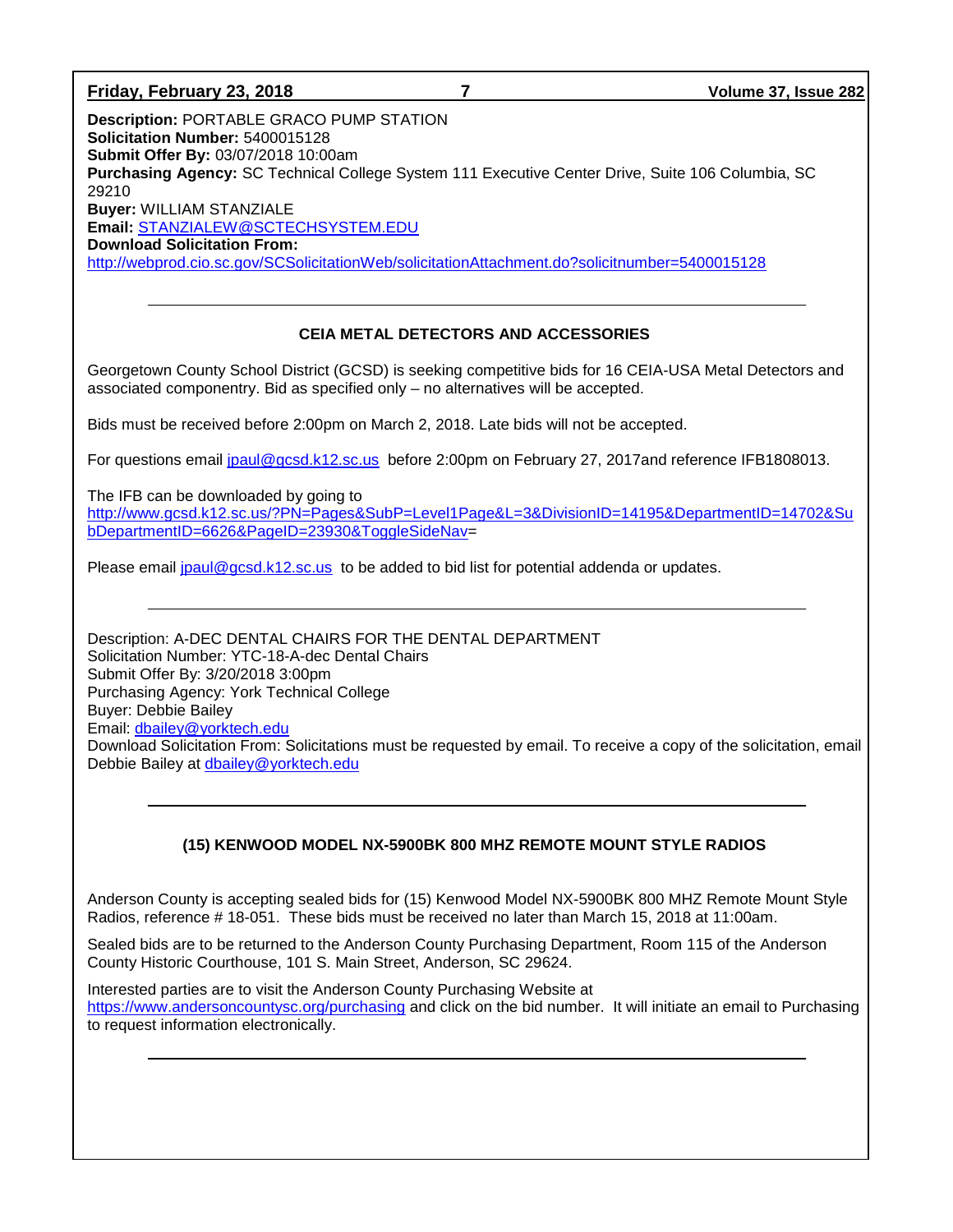**Friday, February 23, 2018 8 Volume 37, Issue 282**

## **Information Technology**

**Description:** UNIQUE STUDENT IDENTIFICATION SYSTEM **Solicitation Number:** 5400014970 **Pre-Proposal Conf**.: 3/5/2018 11:00am **Location:** SC Department of Education 1429 Senate Street, Columbia, SC 29201 **Submit Offer By:** 03/22/2018 11:00am **Purchasing Agency:** SC Department of Education 1429 Senate Street, Suite 200 Columbia, SC 29201 **Buyer:** ELSIE MONTGOMERY **Email:** [Emontgomery@ed.sc.gov](mailto:Emontgomery@ed.sc.gov) **Download Solicitation From:** 

<http://webprod.cio.sc.gov/SCSolicitationWeb/solicitationAttachment.do?solicitnumber=5400014970>

**Description:** ADOBE ACROBAT PRO 2017 **Solicitation Number:** 5400015126 **Submit Offer By:** 03/09/2018 11:00am **Purchasing Agency:** SC Dept. of Labor, Licensing & Regulation 110 Centerview Drive Columbia, SC 29211 **Buyer:** LINDA PARKER **Email:** [diane.parker@llr.sc.gov](mailto:diane.parker@llr.sc.gov) **Download Solicitation From:**  <http://webprod.cio.sc.gov/SCSolicitationWeb/solicitationAttachment.do?solicitnumber=5400015126>

**Minor Construction <\$50,000** 

AGENCY/OWNER: South Carolina Department of Motor Vehicles PROJECT NAME: GREENVILLE-SALUDA DAM DMV ADA RESTROOM RENOVATION PROJECT NUMBER: R40-N009-JM PROJECT LOCATION: Greenville, SC DESCRIPTION OF PROJECT/SERVICES: Selective demolition and re-construction of public restrooms at the Greenville SCDMV office to accommodate requirements of the Americans with Disabilities Act and with ANSI 117 standards.<br>BID/SUBMITTAL DUE DATE: 3/20/2018 CONSTRUCTION COST RANGE: \$0 to \$50,000 PROJECT DELIVERY METHOD: Design-Bid-Build BID SECURITY IS REQUIRED IN AN AMOUNT NOT LESS THAN 5% OF THE BASE BID. PERFORMANCE BOND REQUIRED? No PAYMENT BOND REQUIRED? No BIDDING DOCUMENTS/PLANS MAY BE OBTAINED FROM: [www.TPM-Columbia.com](http://www.tpm-columbia.com/) or TPM - 1241 Assembly St., Columbia, SC 29201, 803-252-4770. Full sets only of Bid Documents must be purchased from TPM to cover the cost of printing. No partial sets of Bid Documents will be released. TPM will track Plan Holders and any Addenda will be issued by email to all Plan Holders by TPM. There is no deposit; the purchase to TPM is final. PLAN DEPOSIT AMOUNT: \$0.00 IS DEPOSIT REFUNDABLE No Bidders must obtain Bidding Documents/Plans from the above listed source(s) to be listed as an official plan holder. Bidders that rely on copies obtained from any other source do so at their own risk. All written communications with official plan holders & bidders will be via email or website posting. All questions & correspondence concerning this Invitation shall be addressed to the A/E. A/E NAME: Joseph O. Rogers III, AIA

A/E CONTACT: Joe Rogers A/E ADDRESS: Street/PO Box: P. O. Box 16451 City: Fernandina Beach State: FL ZIP: 32034 EMAIL: [jor.aia76@gmail.com](mailto:jor.aia76@gmail.com) TELEPHONE: 803-309-9361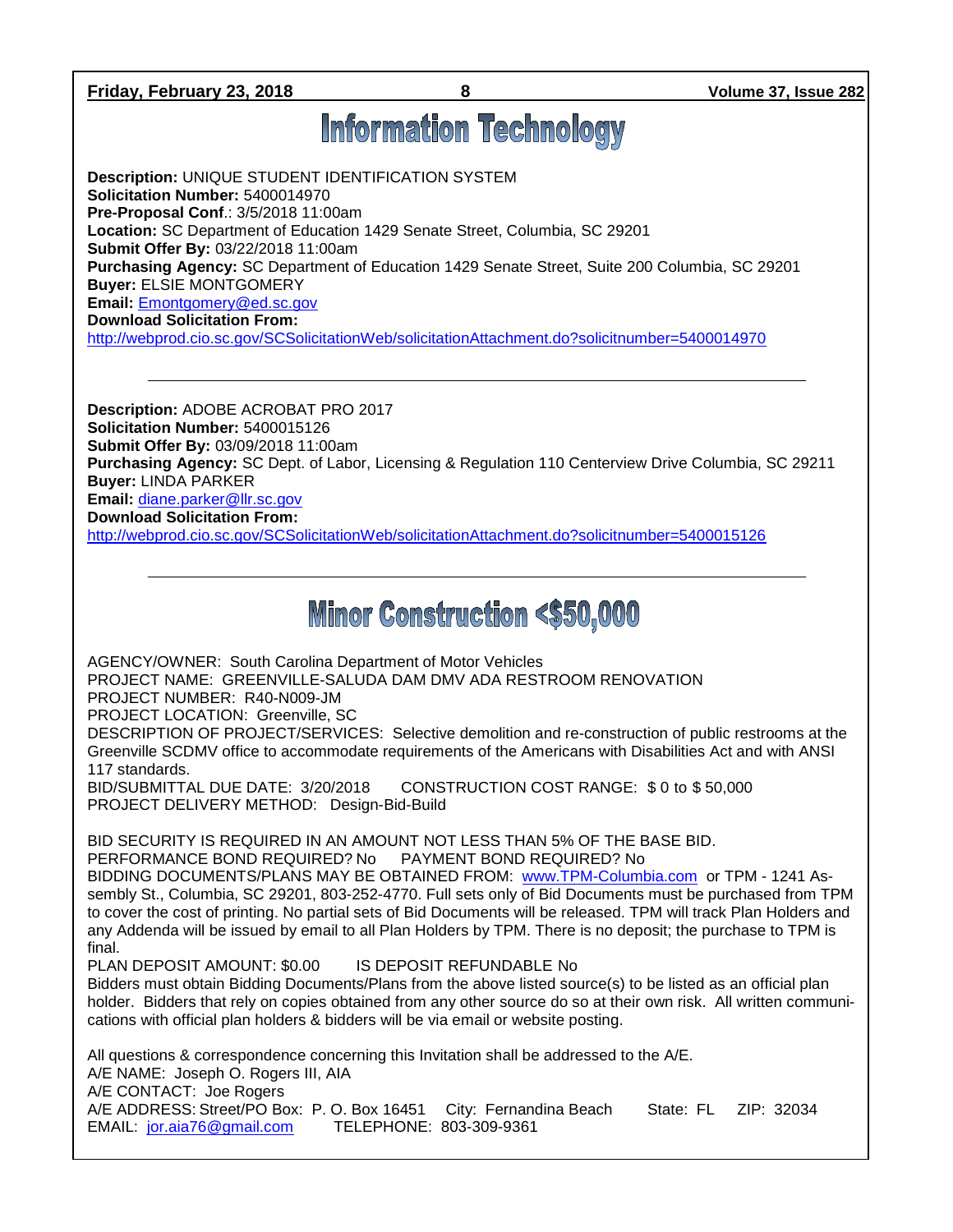| Friday, February 23, 2018                                                                                                                                                                                                                                                       | 9 | Volume 37, Issue 282 |  |  |
|---------------------------------------------------------------------------------------------------------------------------------------------------------------------------------------------------------------------------------------------------------------------------------|---|----------------------|--|--|
| AGENCY PROJECT COORDINATOR: Donald Milledge Jr.<br>ADDRESS: Street/PO Box: 10311 Wilson Blvd., Bldg C-2 City: Blythewood<br>EMAIL: donald.milledge@scdmv.net TELEPHONE: 803-896-3847                                                                                            |   | State: SC ZIP: 29016 |  |  |
| PRE-BID CONFERENCE: Yes MANDATORY ATTENDANCE: No<br>PRE-BID DATE: 3/6/2018 TIME: 10:00am PLACE: 15 Saluda Dam Road, Greenville, SC 29611<br>TIME: 3:00pm PLACE: 10311 Wilson Blvd, Bldg-C, Blythewood, SC<br>BID DUE DATE: See Above<br>29016<br><b>BID DELIVERY ADDRESSES:</b> |   |                      |  |  |

HAND-DELIVERY/ MAIL Attn: Mr. Donald Milledge Jr. 10311 WIlson Blvd., Bldg C Blythewood, SC 29016

Services

Description: Provide COMPREHENSIVE BACKGROUND SCREENING SERVICES Solicitation Number: RFP No. 77000021 Pre-Bid Conf./Site: Non-Mandatory Pre-Proposal Conference Date/Time/Place: March 7, 2018 at 10:00am, 201 Park Street, Columbia, SC 29201, 2nd Floor Conference Room Submit Offer By: March 21, 2018 by 2:00pm

Direct Inquiries To Buyer: LaShonda Outing, CPPB to [lashonda.outing@richlandone.org](mailto:lashonda.outing@richlandone.org) by March 8, 2018/11 am

Download Solicitation From: [www.richlandone.org](http://www.richlandone.org/) / procurement services

#### Description: CIVIL ENGINEERING SERVICES, IDIQ

Georgetown County, SC is soliciting qualifications from civil engineering consulting firms to provide civil engineering services on an as needed basis, under an indefinite delivery/indefinite quantity (IDIQ) contract. Qualified offerors are invited to submit a proposal in accordance with the requirements of this solicitation. Bid documents and requirements are available on-line at [www.gtcounty.org](http://www.gtcounty.org/), select "Bid Opportunities" from the Quick Links box on the home page.

Solicitation Number: 18-020

Site Visit: None

Delivery Point: Various locations throughout Georgetown County, SC.

Opening Date/Time: March 14, 2018 at 3:00pm

Location: Georgetown County Old Courthouse, Suite 239, (Purchasing Conference Room), 129 Screven Street, Georgetown, SC 29440.

Direct Inquiries To: Written questions and requests for clarification will be answered by published addendum to all registered parties. Please send to: Nancy Silver, Senior Buyer via Fax: 843-545-3500, or e-mail: [purch@gtcounty.org](mailto:purch@gtcounty.org)

Buyer: Nancy Silver Telephone: 843-545-3076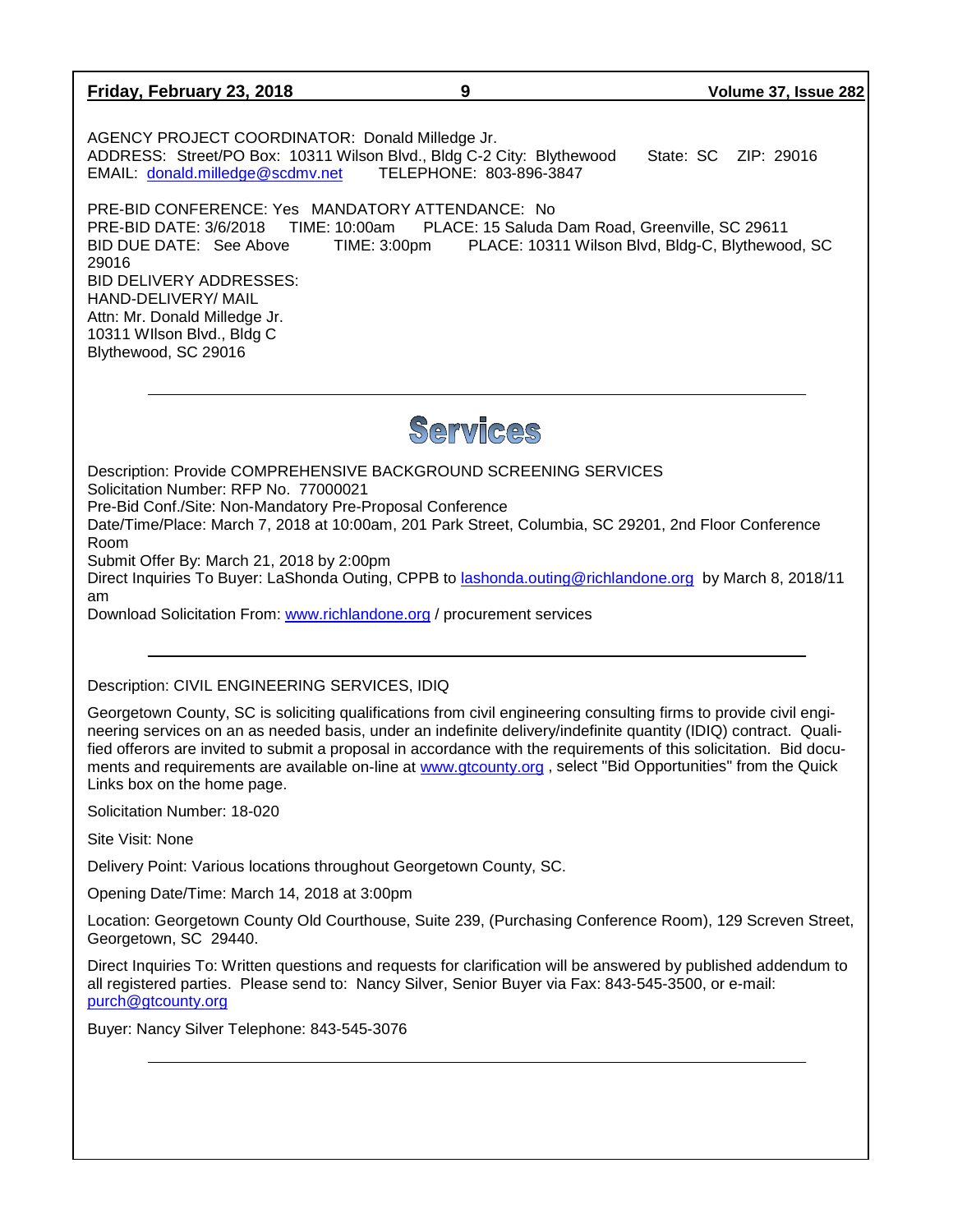#### **Friday, February 23, 2018 10 Volume 37, Issue 282**

DESCRIPTION OF WORK: PROVIDE CONTAINERIZED WASTE REMOVAL AND DISPOSAL FOR DESIGNATED CHARLESTON COUNTY FACILITIES

SOLICITATION NUMBER: IFB No. 5241-18Z

DUE DATE FOR WRITTEN QUESTIONS: March 1, 2018 at 5:00pm Fax: 843-958-4758 OR Email: [zwilliams@charlestoncounty.org](mailto:zwilliams@charlestoncounty.org)

DUE DATE/TIME: March 8, 2018 at 3:00pm LOCATION: Procurement Department, 4045 Bridge View Drive, Suite B250, North Charleston, SC 29405

To obtain a copy of this solicitation please visit our website at [www.charlestoncounty.org](http://www.charlestoncounty.org/)

#### **FOOD PROCESSING – USDA COMMODITIES**

The Beaufort County School District is soliciting Proposals from qualified firms in response to BVB #18-021 Food Processing – USDA Commodities.

Proposals are due by 11:00am on March 9, 2018. Specifications of BVB #18-021 may be obtained electronically at [http://beaufortschools.net](http://beaufortschools.net/) (click on "Community", "Bids & Awards") or by contacting Sandi Amsler, CPPB, Procurement Coordinator at 843-322-2349 or via e-mail at [sandi.amsler@beaufort.k12.sc.us.](mailto:sandi.amsler@beaufort.k12.sc.us)

Bids from Minority and Women Business Enterprises are strongly encouraged.

Affirmative Action Equal Opportunity Employer

Description: WIOA YOUTH EMPLOYMENT AND TRAINING SERVICES

Description of work: To advance the purpose and intent of WIOA, the Midlands Workforce Development Board (MWDB) seeks to strengthen the work-based learning component of the Youth program elements to better prepare a skilled workforce for current and emerging jobs. A combination of Pre-Apprenticeship, Apprenticeship, Internship, Co-Op, and On-the-Job Training is the strategy to enhance current work-based learning activities. The RFP may be downloaded from [www.midlandsworkforce.org](http://www.midlandsworkforce.org/) .

Delivery Point: Fairfield, Lexington and Richland Counties

Submit Offer By: 3/23/2018 12:00pm (noon)

Purchasing Agency: Midlands Workforce Development Board 100 Executive Center Drive Suite 218 Columbia, SC 29210

Download Solicitation From: [www.midlandsworkforce.org](http://www.midlandsworkforce.org/)

Clemson University is soliciting for the following: Solicitation Title: COTTON PICKER HEAD REBUILD Solicitation #: 99443583 Solicitation Type: IFB Submit Offer By: 3/8/18, 11:00am Online Solicitation Only:<https://clemson.ionwave.net/currentsourcingevents.aspx>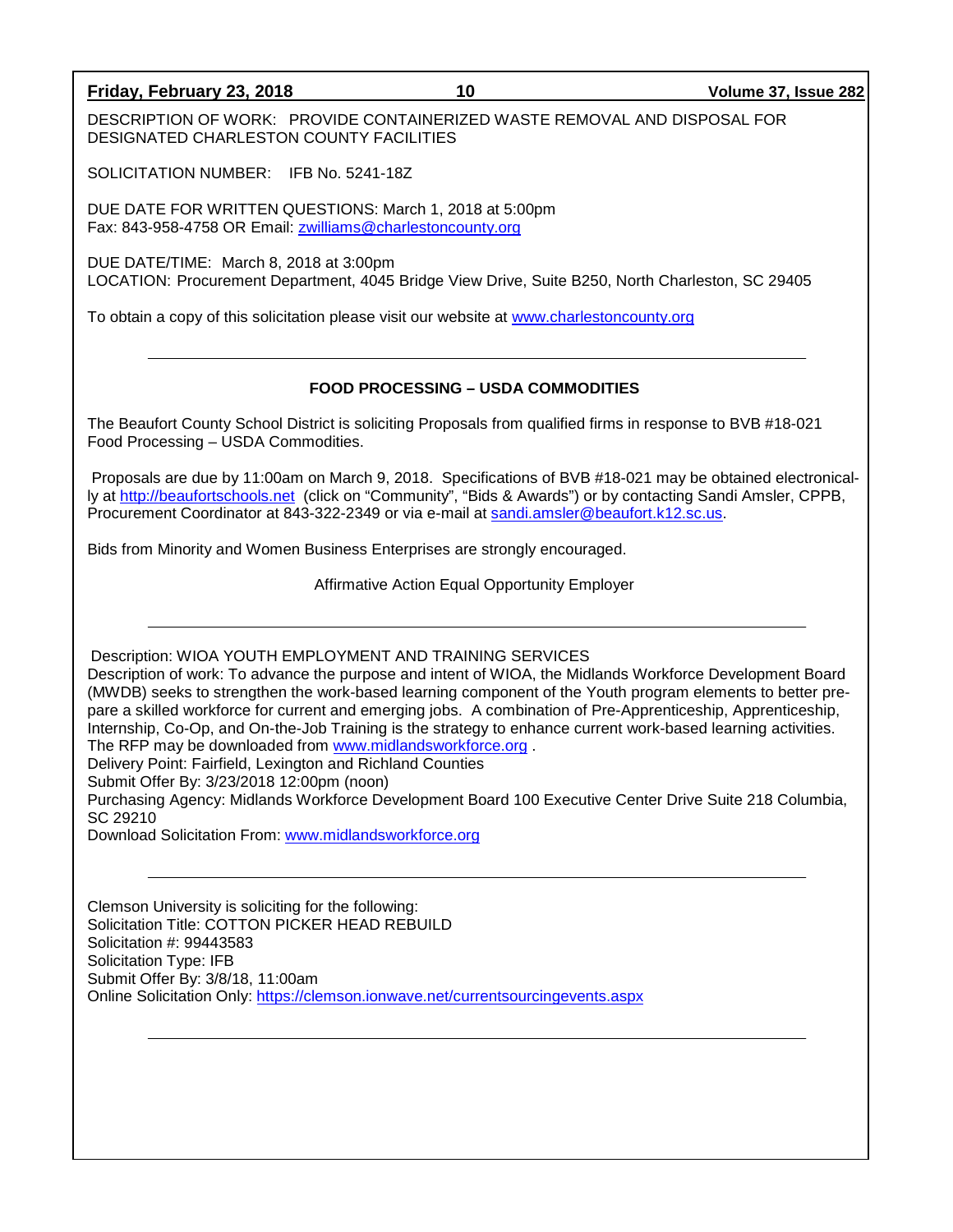**Friday, February 23, 2018 11 Volume 37, Issue 282**

**INSTRUCTIONAL TENNIS SERVICES** SOLICITATION NUMBER: 18-P010R

The City of Charleston is accepting Proposals for the Instructional Tennis Services for the Charleston Tennis Center. The City will receive proposals until March 27, 2018 at12:00pm at 75 Calhoun Street, Suite 3500, Charleston, SC 29401. The solicitation will be available on our website, [www.charleston-sc.gov](http://www.charleston-sc.gov/) , (Bidline, Procurement Bids), or may be obtained by submitting a request to: Robin Barrett Robinson by email, [robin](mailto:robinsonr@charleston-sc.gov)[sonr@charleston-sc.gov](mailto:robinsonr@charleston-sc.gov) .

#### **HEALTHCARE SERVICES** SOLICITATION NUMBER: 18-P009R

The City of Charleston is accepting Proposals for the Healthcare Services. The City will receive proposals until April 20, 2018 at 12:30pm at 75 Calhoun Street, Suite 3500, Charleston, SC 29401. The solicitation will be available on our website, [www.charleston-sc.gov](http://www.charleston-sc.gov/) , (Bidline, Procurement Bids), or may be obtained by submitting a request to: Robin Barrett Robinson by email, [robinsonr@charleston-sc.gov](mailto:robinsonr@charleston-sc.gov)

**Description:** VIBRATORY SMOOTH DRUM RIDE-ON ROLLER **Solicitation Number:** 5400015150 **Submit Offer By:** 03/05/2018 2:30pm **Purchasing Agency:** SCDOT Procurement Office 955 Park Street Room 101 Columbia, SC 29201-3959 **Buyer:** DEBORAH TYLER **Email:** [tylerdl@scdot.org](mailto:tylerdl@scdot.org) **Download Solicitation From:**  <http://webprod.cio.sc.gov/SCSolicitationWeb/solicitationAttachment.do?solicitnumber=5400015150>



**Description:** SCDMH CLOROX HP PRODUCTS **Solicitation Number:** 5400015119 **Submit Offer By:** 03/15/2018 3:00pm **Purchasing Agency:** SC Dept. of Mental Health 2414 Bull Street, Room 201 Columbia, SC 29201 **Buyer:** STEPHEN PULLIE **Email:** [slp24@scdmh.org](mailto:slp24@scdmh.org) **Download Solicitation From:** 

<http://webprod.cio.sc.gov/SCSolicitationWeb/solicitationAttachment.do?solicitnumber=5400015119>

**Description:** FLOOR FINISH PRODUCTS **Solicitation Number:** IFB #18-011 **Delivery Point:** Sumter County, SC **Submit Offer By:** March 13, 2018, 2:00pm **Agency:** Sumter School District, 1345 Wilson Hall Rd., Sumter, SC 29150 **Buyer:** Dee Cook, Procurement Coordinator 803-469-6900 / [dee.cook@sumterschools.net](mailto:dee.cook@sumterschools.net) **Download Solicitation From:** SumterSchools.net - Departments-->Procurement-->Current Solicitations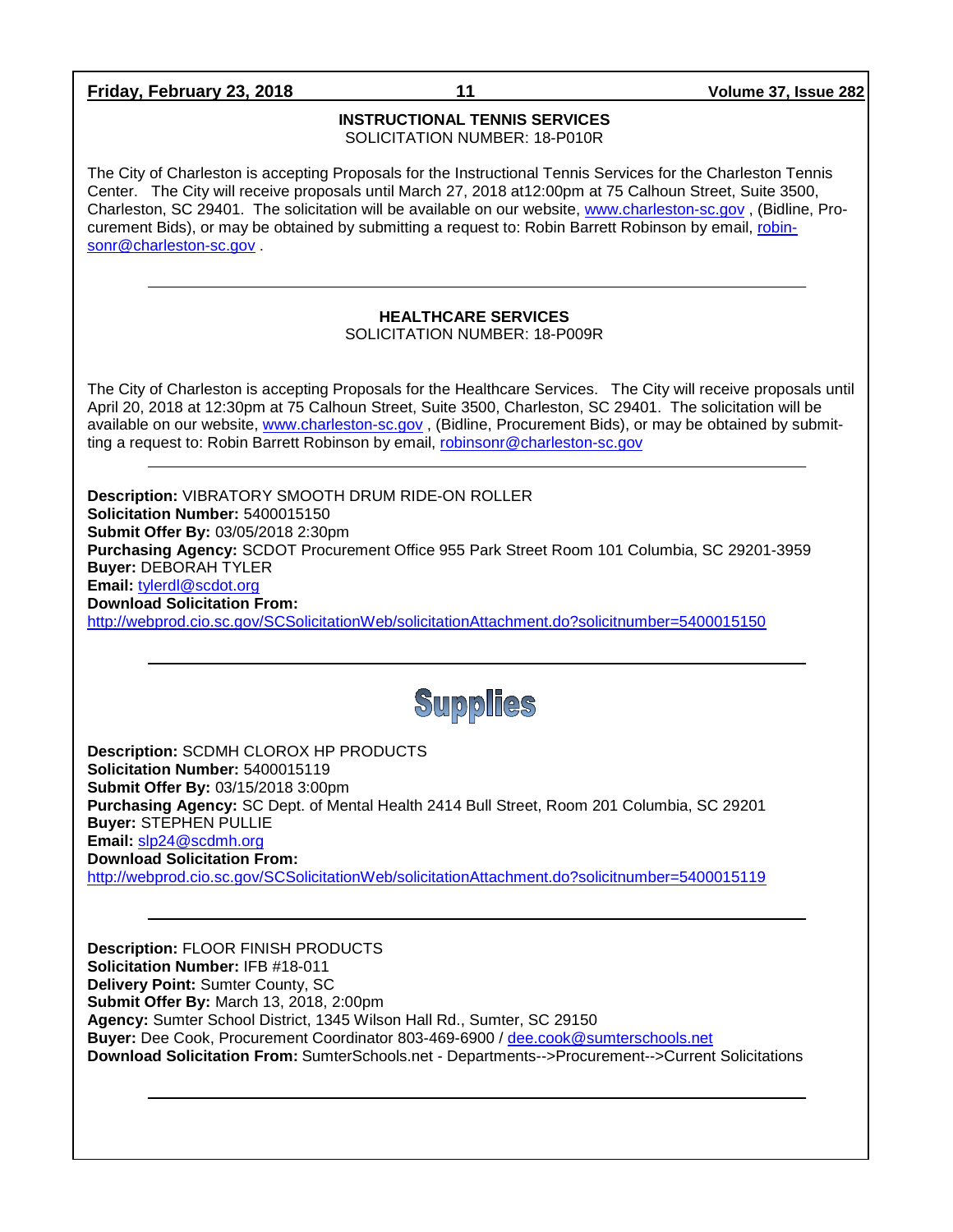# **SCBO Notices**

#### **PROPOSED 2018 EDITION OF THE** *MANUAL FOR PLANNING*

## *AND EXECUTION OF STATE PERMANENT IMPROVEMENTS, PART II*

The Office of the State Engineer is announcing the release of the proposed 2018 Edition of the *Manual for Planning and Execution of State Permanent Improvements, Part II* ("The Manual"), for review and comment pursuant to Section 11-45-3240. Interested parties may review the proposed 2018 Manual at:

#### <https://procurement.sc.gov/node/5936>

Significant changes that have been made in the Manual include the following:

- Tables and Permits relocated from the Chapters to an Appendix;
- Combined chapters and sub-chapters;
- Eliminated the prohibition of fire retardant treated wood from Chapter 5;
- Eliminated the Cost Guide and Multiplier method for awarding Construction IDCs.
- Revised and completed Chapter 11, Construction Manager at Risk (CM-R) with accompanying CM-R forms (400 series);
- Revised and completed Chapter 12, Design-Build, Design-Build-Operate-Maintain and Design-Build-Finance-Operate-Maintain with accompanying DB forms (700 series);

Please send all questions and/or comments to Tia Vaughan at Ivaughan@mmo.sc.gov.

#### **VENDORS, DON'T NEGLECT TO CHECK THE STATE'S FIXED PRICE BIDS**

If authorized by the original solicitation, the State may use "competitive fixed price bidding" to create procurements with an open response date. These fixed price bids are advertised in SCBO once, but the solicitation may provide for bids to be accepted continuously or periodically during the contract term. The link below takes you to a listing of all open solicitations conducted by the central purchasing office using the competitive fixed pricing bidding rules: [https://procurement.sc.gov/vendor/contract-opps/fixes-price-bids-ss.](https://procurement.sc.gov/vendor/contract-opps/fixes-price-bids-ss)

#### **INSPECTOR GENERAL'S FRAUD HOTLINE**

(State Agency fraud only)

1-855-723-7283 / [http://oig.sc.gov](http://oig.sc.gov/)

#### **COMMENTS?**

The Division of Procurement Services encourages you to make your comments via the following methods: Customer Comment System:<https://procurement.sc.gov/comment> Telephone 803-737-0600